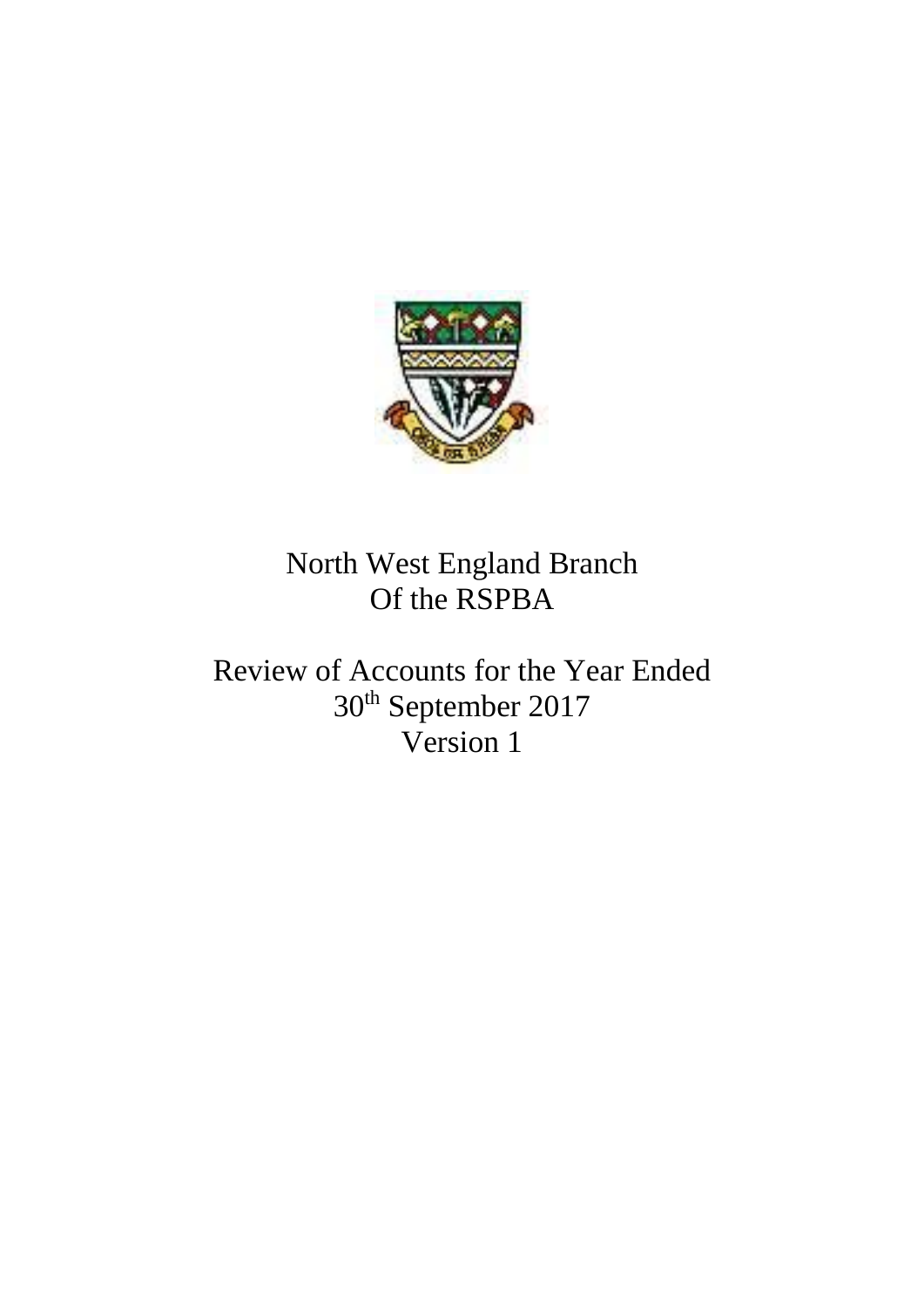## North West England Branch

## Balance Sheet – November 2017

## Assets Employed

|                                | 2017     |
|--------------------------------|----------|
| Current Assets                 | £        |
| Bank Account                   | 2,122.82 |
| Cash in Hand                   | 221.55   |
|                                | 2,344.37 |
| Current Liabilities            |          |
| Sundry Creditors               | 0.00     |
| Net Current Assets             | 2,344.37 |
| Accumulated funds              |          |
| Balance Brought Forwards       | 2,450.76 |
| Surplus/(Deficit) for the year | (106.39) |
|                                | 2,344.37 |

In my opinion, the Accounts give a true and fair view of the state of the branch affairs as at 30<sup>th</sup> September 2017 and of the balance for the period at the end.

This report has been prepared from the details provided to the membership by the branch Treasurer. The records kept are clear and reflect the activities of the branch fully.

P L Brown 1 st October 2017